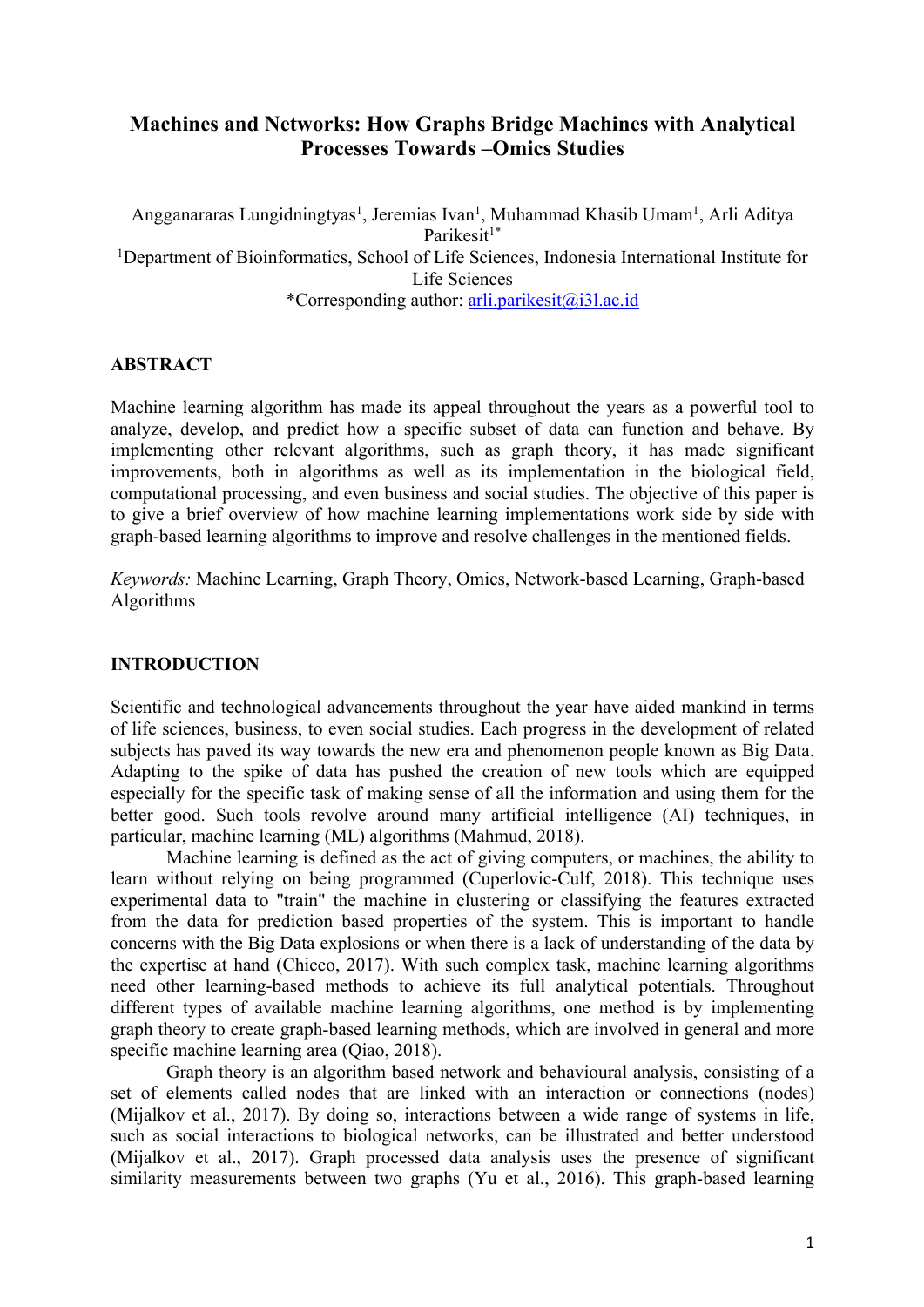method is a class techniques applicable in several categories of machine learning, but mainly in two broad range of tasks: supervised and unsupervised learning (Feng et al., 2017).

In this review, the interaction between machine learning algorithm and graph-based learning algorithms is evaluated further in varying aspects of daily life, ranging from omics field and computational field.

# **METHOD**

This study was conducted by literature research on the National Center for Biotechnology Information (NCBI) hosted PubMed database and ScienceDirect database. The relevancy of the paper was maintained by specifying the published date from 2008 to 2018. Pairs or lone keywords are used in the search forms such as ("Machine Learning" "Graph Theory"), "Machine Learning", "Graph Theory", "Graph-based Learning". Constraints used in this study include the lack of each keyword in either title and abstracts of the papers, thus deemed irrelevant towards the study.

# **MACHINE LEARNING APPROACHES**

In this section, the progress and overall approaches of machine learning algorithms and its basic implementation are reviewed. Two conventional studies of machine learning supervised and unsupervised algorithms with a hybrid model of semi-supervised learning will be briefly explained below. As an algorithm, machine learning is tasked with specific objectives revolving around the prediction, modelling, forecasting, and evaluation of the data (Guégan & Hassani, 2018). There are some implementations of this model, which are:

- Regression analysis (Guégan & Hassani, 2018): A regression model aimed to analyze categorical data. Iterative approaches improve the model relationships between the features and labels using error measures (Cuperlovic-Culf, 2018).
- Decision Tree Algorithms (Cuperlovic-Culf, 2018): A model which trains the datasets for classification and regression analyses towards a flowchart-like model to predict the outcomes of the data.
- Bayesian Algorithms (Cuperlovic-Culf, 2018): The use of Bayes' theorem for the probability of classification and regressions.
- Artificial Neural Networks (Prieto et al., 2016): A model based on the human brain first created to understand the nervous system and construct information by mimicking the natural biology of the brain.
- Support Vector Machines (SVM) Classifications (Sacchet et al., 2015): Supervised learning models which focus on specific patterns analysis, combined with classification and regression analysis.

#### **Supervised Learning**

Features selection in the supervised learning algorithms uses data or training sets which have been previously labelled for the machines to learn, classify, and test the given data. This method of the algorithm is often oriented to classify the problems and correlates the features of the data class for its fundamental proposition (Schrider et al., 2018), aiming to find the optimal data or subset feature that maximize the classification accuracy (Cai et al., 2017).

One model of machine learning which uses this method is the Support Vector Machines (SVM) model. This model has been popular in the reconstruction of biological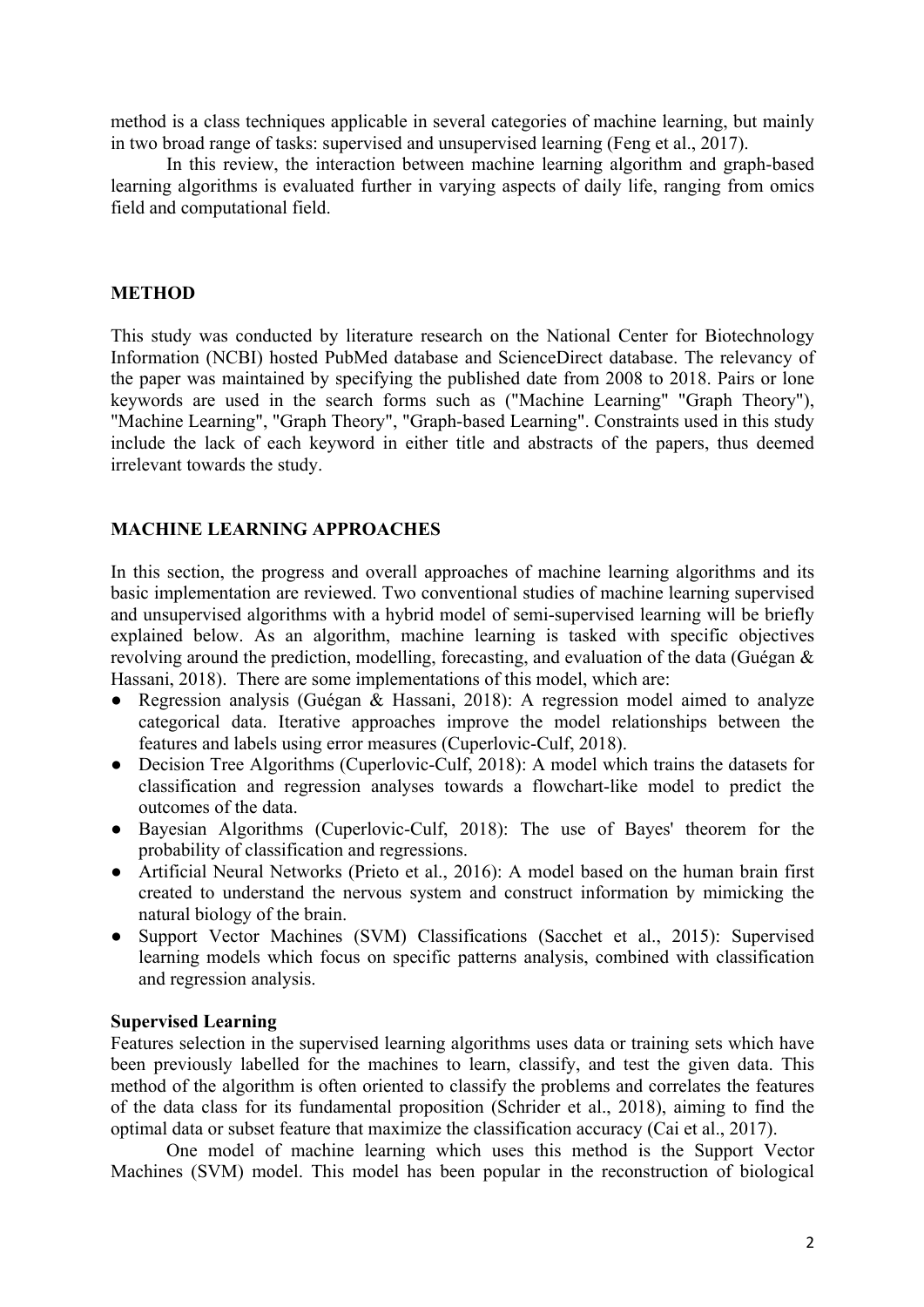imaging data such as MRI images (Wang & Fernandez-Gonzalez, 2017). Out of the other supervised machine learning models, SVM is relatively easy to implement due to a number of programming libraries available which facilitates this method (Wang & Fernandez-Gonzalez, 2017).

# **Unsupervised Learning**

Compared to supervised machine learning algorithms, unsupervised learning tries to identify features in the data without the use of testing inputs from the users. Unsupervised learning organizes and clusters the data by the statistically independent group without a previous understanding of information of the data (Bowd et al., 2014).

One implementation of this model is the Independent Component Analysis (ICA) classification method which reveals a single set of random variables (Bowd et al., 2014). ICA algorithms managed to significantly reduce noise in a wide range of applications, from medical uses such as electroencephalographic data for the brain to even social study data such as social network analysis (Bowd et al., 2014). Frequently used ICA algorithms utilize "maximization of independence of non-Gaussianity (Fast ICA)" or "minimizing mutual information (InfoMax)" (Xie et al., 2018). The use of this specific unsupervised learning methods is usually implemented in functional MRI (fMRI imaging to better categorize brain networks (Ribeiro de Paula et al., 2017).

# **Semi-Supervised Learning**

This algorithm is a combination of the two conventional algorithm model previously explained. This hybrid model uses both labelled datasets from supervised learning and unlabeled datasets from unsupervised learning for the training process to produce classifiers that out-performs unsupervised and supervised learning alone (Stanescu & Caragea, 2015).

The basic principle in semi-supervised learning is to leverage intrinsic features of the unlabeled data to strengthen the prediction ability of the supervised learning model, thereby giving advantages for the semi-supervised learning (Stanescu & Caragea, 2015). However, considering the limitations of both supervised and unsupervised learning, semi-supervised learning models may not always work as intended; it may even perform worse than supervised and unsupervised learning models under incorrect assumptions (Stanescu &

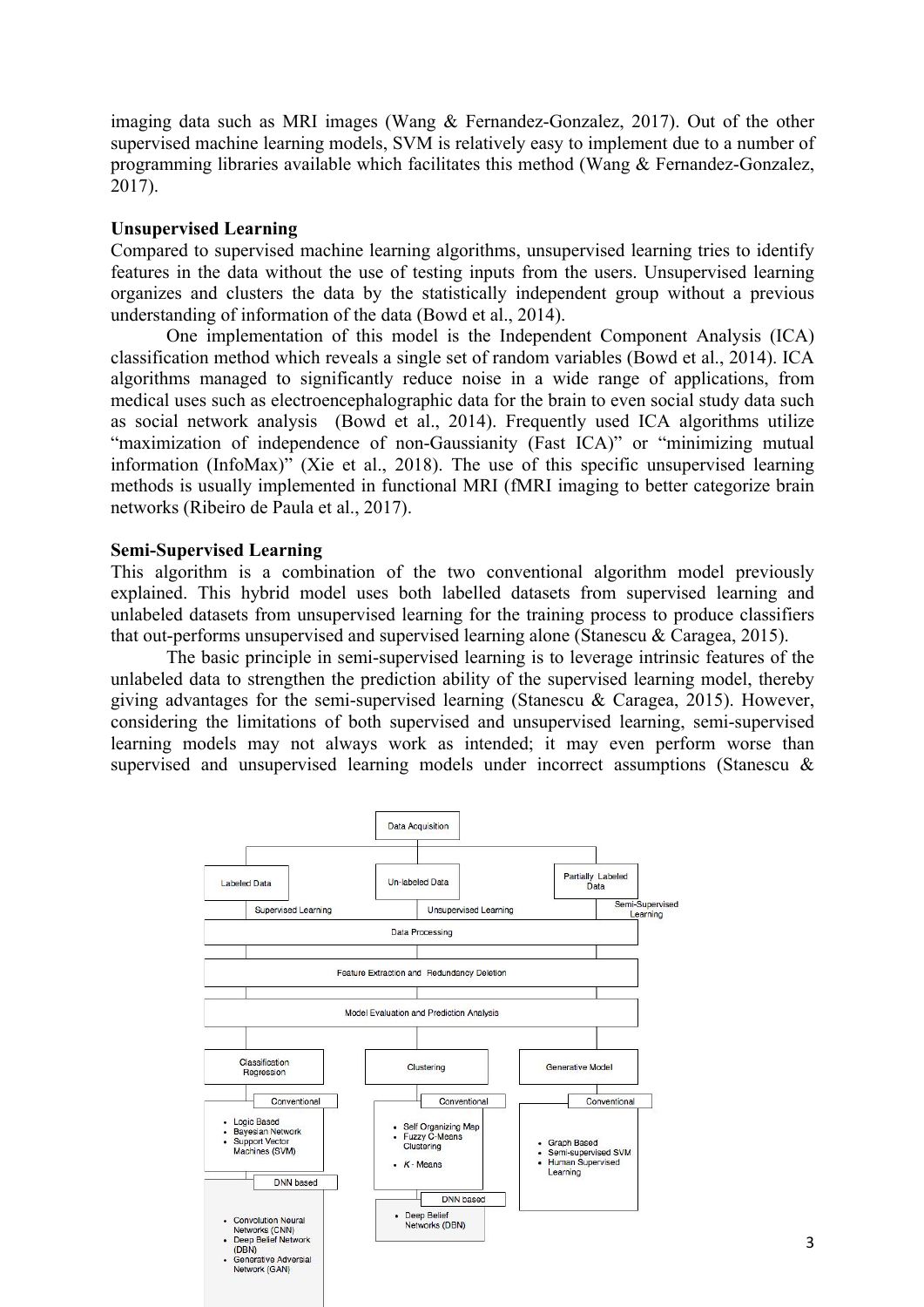Caragea, 2015).

Fig.1: Diagram depicting the specification of each machine learning models.

# **GRAPH-BASED LEARNING APPROACHES**

As explained before, graph theory is the study of behavioural analysis of networks (Mijalkov et al., 2017). This network-based interaction could indicate and visualize a wide range of natural or biological interactions in life ranging from computer science, engineering, social science, even understanding biological interaction networks (Pavlopoulos et al., 2011). The most important thing to consider when dealing with graph theory or graph-based learning is the relationships between the two objects interconnected with each other in the same networks (Yu et al., 2016).

There are two general methods to represent the relationships between two networks in the graph: graph edit distance (GED) and graph kernel (Yu et al., 2016). GED computes the distance between two graphs by considering the insertion, deletion, and substitution of vertices and edges that will transform the first graph into the second graph with minimum cost (Abu-Aisheh et al., 2017). On the other hand, the kernel is specialized in measuring the similarity between two available graphs by mapping the graph kernel to a higher dimensional vector (Yu et al., 2016).

In machine learning fields, graph-based learning is a popular approach for data mining activities especially in unsupervised clustering method, semi-supervised learning, and manifold learning (Wang et al., 2013). Conventional graphs, such as the *k-*nearest neighbours and fully-connected Gaussian Radial Basis Function (RBF) graphs, use Euclidean distance counting for the analysis of each edge, counting in data space (Feng et al., 2017). However, high-dimensional data and those with a significant amount of noise might result in a distorted graph, thus enabling it to be useless.

#### **APPLICATIONS TO OMICS FIELD**

As a comprehensive and powerful tool, machine learning algorithms based on graph theory excels at finding interactions between biological network systems such as those used in the integrated system biology in *Omics* (fields consisting of genomics, proteomics, or metabolomics). This section will give a brief progress of graph-based algorithms within machine learning in each *Omics* field.

#### **Genomics**

Large-scale genomics data and sequencing technologies have paved their way to revolutionize the way genomics is viewed in the world of research. These advancements have aided researchers in understanding clinically relevant diseases such as cancer biology for personalized medicine. More network-based tools are needed to understand the biological interactions of the cancer pathways or subnetworks by integrating various widely available genomics data (Zhang et al., 2017). Precision oncology treatment has then been lifted by the emergence of network-based machine learning methods, for example, for drug-drug similarities clustering pipeline, genomics profile of the patients, and drug disease phenotypes modelling in a network (Zhang et al., 2017) as seen in Figure 2.

#### **Proteomics**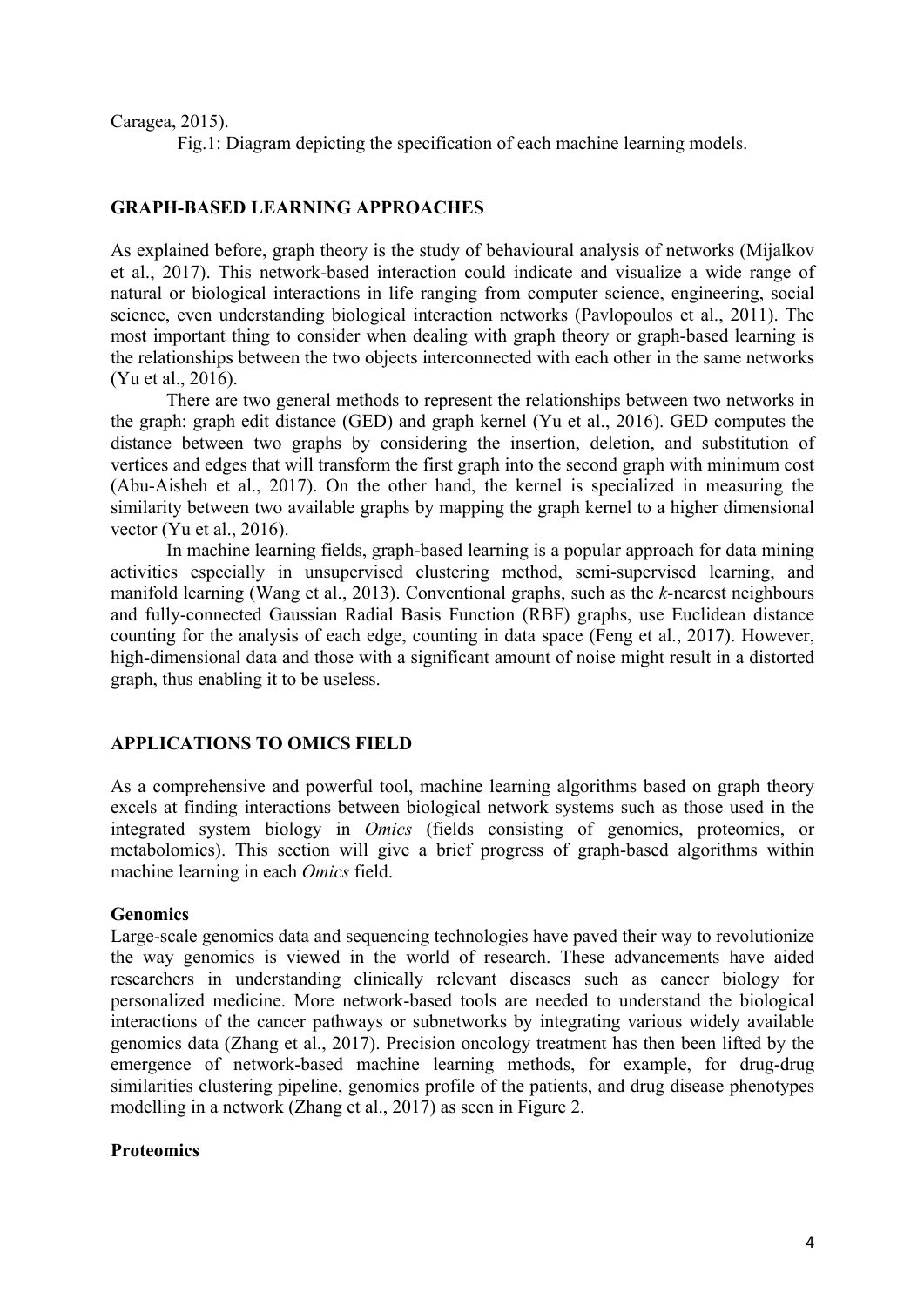Numerous protein interaction happens simultaneously and continuously inside the biological system. Understanding the protein-protein interaction (PPI) networks helps us to understand how different proteins operate and coordinate with each other to enable fully functioning biological processes (Pavlopoulos et al., 2011). This interaction between proteins helps researchers understand molecular interactions of the cell. With the help of graph-theory-based algorithms and data mining machine learning techniques, the interaction of each protein can be visualized to give an understanding of more complex interaction such as the one in cancer (Shen & Guda, 2014). Two major group of graph-based algorithms for proteomic studies, more specifically the protein-protein interactions, are graph comparison and module detections (Shen & Guda, 2014).

Patterns in protein interactions can be approached with machine learning statistical analysis and graph-based network interactions to make prediction outside of the given training datasets such as the prediction algorithm used in protein-ligand binding predictions (Colwell, 2018).

#### **Metabolomics**

Metabolic functions in the cell vary and thus providing complex pathways which when irritated, could lead to the collapse of biological systems. Network-based analysis and computational methods can help to build, interpret, integrate, and even predict molecular network interactions inside a living biological host function (Chasman et al., 2016). Building network-based predictive models of complex phenotypic interaction are becoming a major goal in the study of metabolomics as a whole (Chasman et al., 2016).

Bayesian network classifiers in machine learning are one of the effective methods to create a prediction based on the dataset given for regulatory networks (Yin et al., 2015). Recently, a tree-like Bayesian network classifier was found and implemented for small sample size and modified to better understand how regulatory networks and biological datasets function with few observations (Yin et al., 2015).

#### **APPLICATIONS TO BREAST CANCER PROGNOSIS**

Breast cancer is the most common type of cancer in women and has contributed to the total number of women's death worldwide. Classification of the breast cancer tumor revolves around Benign cases (Non-cancerous) and Malignant (Cancerous), though both can possess the same danger to the patient (Nahid & Kong, 2017). Trained medical personnel commonly rely on technologies such as ultrasound, MRI, or X-ray to visualize cancer image which can be used to classify and find the cancer stage and status, however, the need for a more accurate image classification technique or simply act as a second opinion is needed to save time (Nahid & Kong, 2017).

Machine learning technique has always been known for its accuracy for classification such as this case. A number of widely used method for image classification includes Convolutional Neural Network (CNN), Neural Network (NN), Random Forest (RF), and newer semisupervised learning methods. The semi-supervised learning method, as previously mentioned above, utilize both supervised and unsupervised learning method. Combining graph-based learning with semi-supervised learning as reported by Li et al (2011) has improved image classification of the Wisconsin Prognostic Breast Cancer (WPBC) dataset to up to more than 92% compared to other semi-supervised learning methods.

#### **APPLICATIONS TO COMPUTATIONAL FIELDS**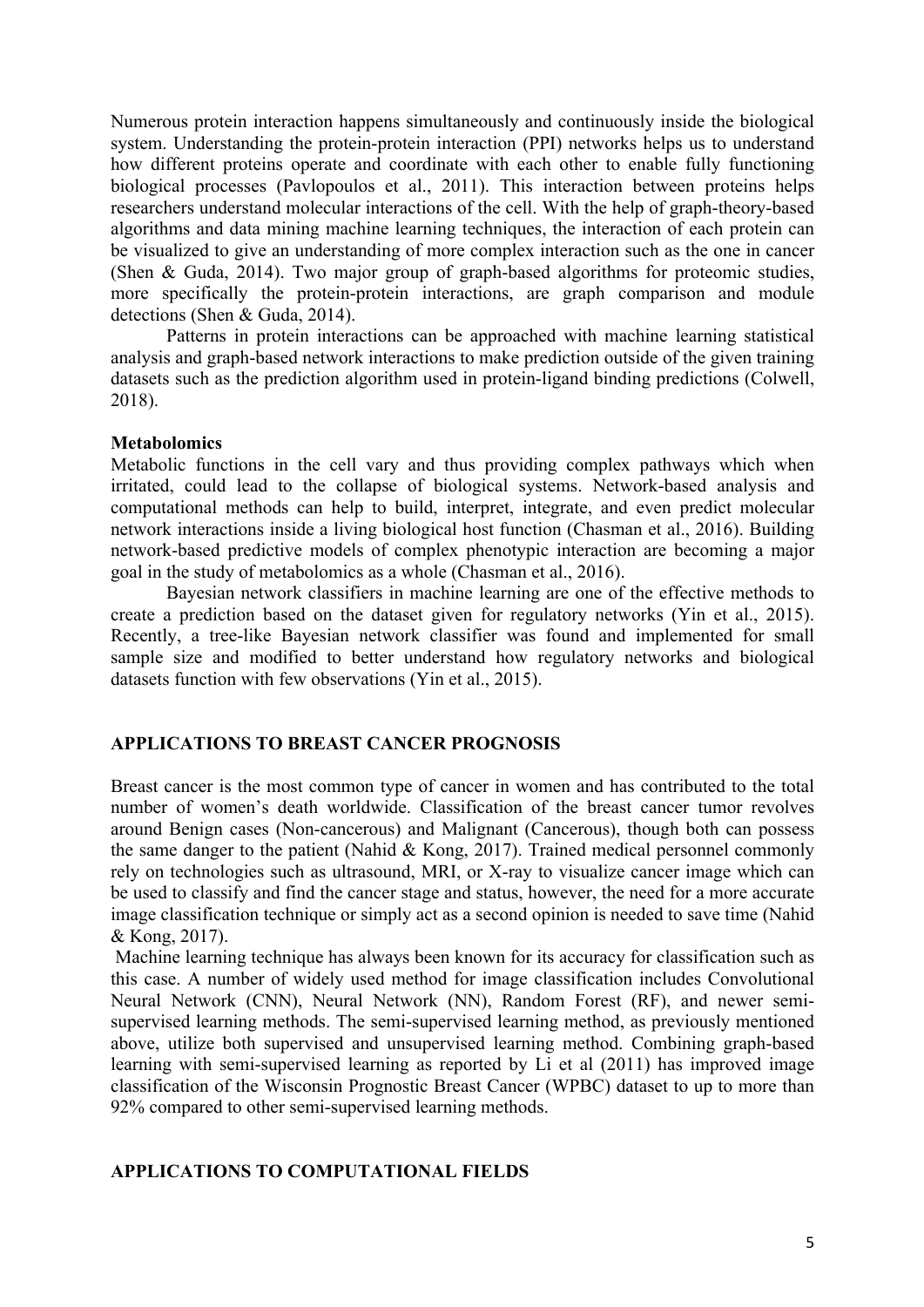Security in the age of digital revolution is a concern especially if the data inside a network or server holds a sensitive information. However, sometimes people do not realize this risk. Take for example the internet. The Internet has become an essential tool in daily life today and connects people together for entertainments, business, education, etc. With that daily usage, risks of the networks being attacked and loss of data can and will happen.

Anomaly detection for any security risk is thus important to predict the probability of a network being attacked and intruded. Or, misuse of this pattern information can be used to detect weak points in a network for hackers to invade (Tsai et al., 2009). To help prevent this intrusion, machine learning-based methods and graph learning methods can be implemented to predict and find patterns for intrusions (Tsai et al., 2009).

Neural networks are used in this example due to its similarity in computer networks and how it functions and interact with one another throughout. Other method includes the *Naïve Bayes networks* model. This model is important especially for instances where probabilistic relationship among the variables is difficult to be expressed (Tsai et al., 2009). This model uses a graph like structure called the directed acyclic graph (DAG) to represent the interaction between each node as a system variable and how they influence one another inside a network overall (Tsai et al., 2009)

#### **CONCLUSION**

Machine learning as a field holds promising future prospects towards a wide range of field applications. The implementation of graph-based learning and graph theory into the algorithm of machine learning has made machine learning a more powerful and versatile tool in analyzing, clustering, and prediction of data itself. Due to their numerous uses, machine learning and graph-based learning implementations are evolving and expanding even more to provide better and more versatile application for data feature.

# **ACKNOWLEDGEMENTS**

The authors would like to thanks Research and Community Engagements Institute (LPPM) of i3L for their heartfelt support. Thanks also go to Direktorat Riset dan Pengabdian Masyarakat, Direktorat Jenderal Penguatan Riset dan Pengembangan Kementerian Riset, Teknologi, dan Pendidikan Tinggi Republik Indonesia for providing Hibah Penelitian Berbasis Kompetensi DIKTI/KOPERTIS No. 049/KM/PNT/2018

#### **REFERENCES**

- Abu-Aisheh, Z., Gaüzere, B., Bougleux, S., Ramel, J., Brun, L., & Raveaux, R. et al. (2017). Graph edit distance contest: Results and future challenges. *Pattern Recognition Letters, 100*, 96-103. doi: 10.1016/j.patrec.2017.10.007
- Bowd, C., Weinreb, R., Balasubramanian, M., Lee I., Jang, G., & Yousefi, S. et al. (2014). Glaucomatous Patterns in Frequency Doubling Technology (FDT) Perimetry Data Identified by Unsupervised Machine Learning Classifiers. *Plos ONE, 9*(1), e85941. doi:10.1371/journal.pone.0085941
- Cai, J., Luo, J., Wang, S., & Yang, S. (2018). Feature selection in machine learning: A new perspective. *Neurocomputing*, *300*, 70-79. doi: 10.1016/j.neucom.2017.11.077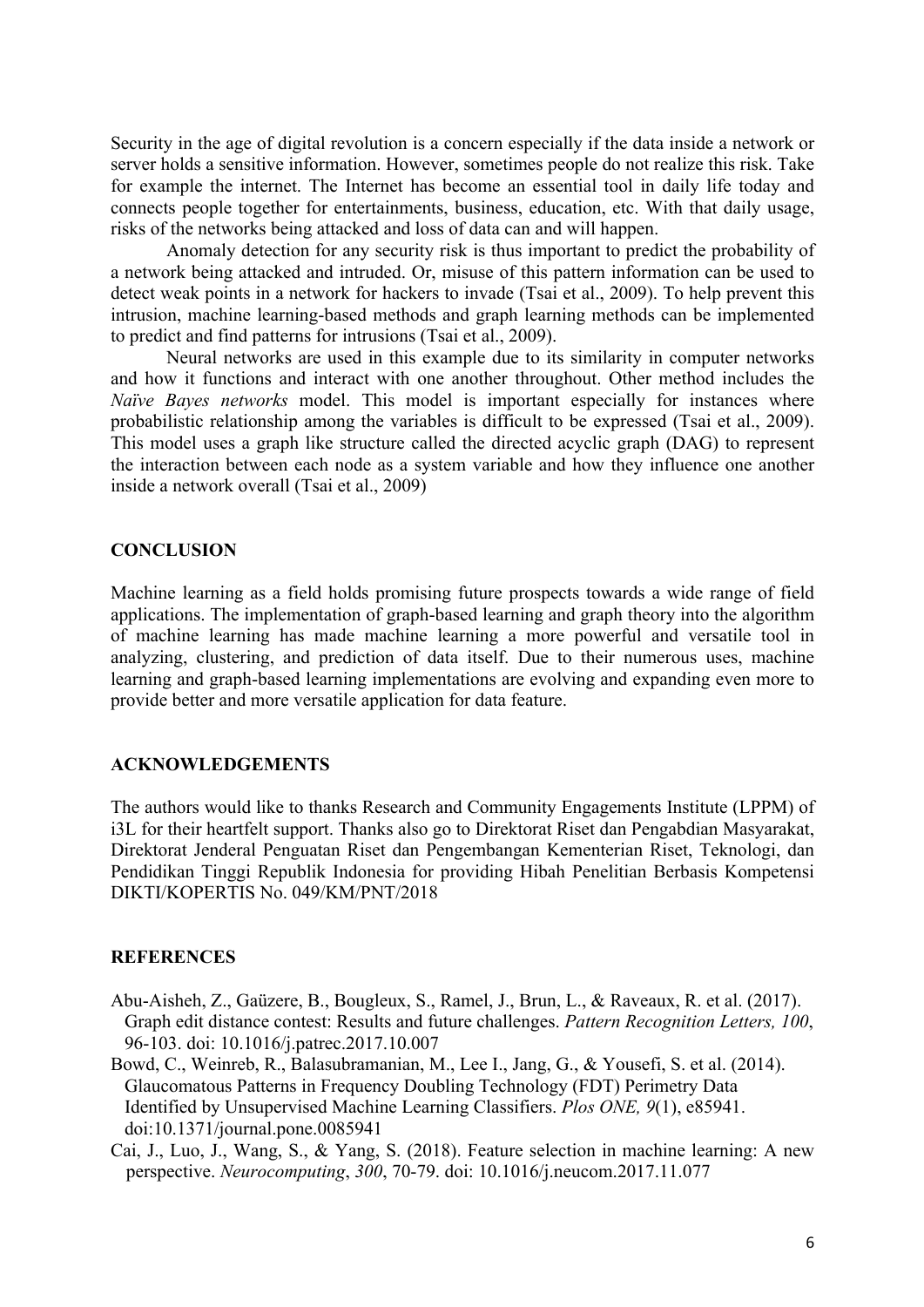http://doi.org/10.1016/j.jneumeth.2017.03.008

- Chasman, D., Fotuhi Siahpirani, A., & Roy, S. (2018). Network-based approaches for analysis of complex biological systems.
- Colwell, L. (2018). Statistical and machine learning approaches to predicting protein–ligand interactions. *Current Opinion In Structural Biology*, *49*, 123-128. doi: 10.1016/j.sbi.2018.01.006
- Cuperlovic-Culf, M. (2018). Machine Learning Methods for Analysis of Metabolic Data and Metabolic Pathway Modeling. *Metabolites*, *8*(1), 4. http://doi.org/10.3390/metabo8010004
- Guégan, D., & Hassani, B. (2018). Regulatory learning: How to supervise machine learning models? An application to credit scoring. *The Journal Of Finance And Data Science*. doi: 10.1016/j.jfds.2018.04.001
- Guo, H., Zhang, F., Chen, J., Xu, Y., & Xiang, J. (2017). Machine Learning Classification Combining Multiple Features of A Hyper-Network of fMRI Data in Alzheimer's Disease. *Frontiers in Neuroscience*, *11*, 615. http://doi.org/10.3389/fnins.2017.00615
- Li, J., Yu, Y., Yang, Z., & Tang, L. (2011). Breast Tissue Image Classification Based on Semi-supervised Locality Discriminant Projection with Kernels. *Journal Of Medical Systems,* 36(5), 2779-2786. doi:10.1007/s10916-011-9754-6
- Mijalkov, M., Kakaei, E., Pereira, J. B., Westman, E., Volpe, G., & for the Alzheimer's Disease Neuroimaging Initiative. (2017). BRAPH: A graph theory software for the analysis of brain connectivity. *PLoS ONE*, *12*(8), e0178798. http://doi.org/10.1371/journal.pone.0178798
- Nahid, A.-A., & Kong, Y. (2017). Involvement of Machine Learning for Breast Cancer Image Classification: A Survey. *Computational and Mathematical Methods in Medicine*, *2017*, 3781951. http://doi.org/10.1155/2017/3781951
- Pavlopoulos, G. A., Secrier, M., Moschopoulos, C. N., Soldatos, T. G., Kossida, S., Aerts, J., … Bagos, P. G. (2011). Using graph theory to analyze biological networks. *BioData Mining*, *4*, 10. http://doi.org/10.1186/1756-0381-4-10
- Ribeiro de Paula, D., Ziegler, E., Abeyasinghe, P. M., Das, T. K., Cavaliere, C., Aiello, M., … Soddu, A. (2017). A method for independent component graph analysis of resting-state fMRI. *Brain and Behavior*, *7*(3), e00626. http://doi.org/10.1002/brb3.626
- Rost, B., Radivojac, P., & Bromberg, Y. (2016). Protein function in precision medicine: deep understanding with machine learning. *FEBS Letters*, *590*(15), 2327–2341. http://doi.org/10.1002/1873-3468.12307
- Sas, K. M., Karnovsky, A., Michailidis, G., & Pennathur, S. (2015). Metabolomics and Diabetes: Analytical and Computational Approaches. *Diabetes*, *64*(3), 718–732. http://doi.org/10.2337/db14-0509
- Schrider, D., & Kern, A. (2018). Supervised Machine Learning for Population Genetics: A New Paradigm. *Trends In Genetics*, *34*(4), 301-312. doi: 10.1016/j.tig.2017.12.005
- Shen, R., & Guda, C. (2014). Applied Graph-Mining Algorithms to Study Biomolecular Interaction Networks. *BioMed Research International*, *2014*, 439476. http://doi.org/10.1155/2014/439476
- Stavrakas, V., Melas, I. N., Sakellaropoulos, T., & Alexopoulos, L. G. (2015). Network Reconstruction Based on Proteomic Data and Prior Knowledge of Protein Connectivity Using Graph Theory. *PLoS ONE*, 10(5), e0128411. http://doi.org/10.1371/journal.pone.0128411
- Tsai, C., Hsu, Y., Lin, C., & Lin, W. (2009). Intrusion detection by machine learning: A review. *Expert Systems With Applications*, *36*(10), 11994-12000. doi: 10.1016/j.eswa.2009.05.029
- Wang, J., Bensmail, H., Yao, N., & Gao, X. (2013). Discriminative sparse coding on multimanifolds. *Knowledge-Based Systems*, *54*, 199-206. doi: 10.1016/j.knosys.2013.09.004